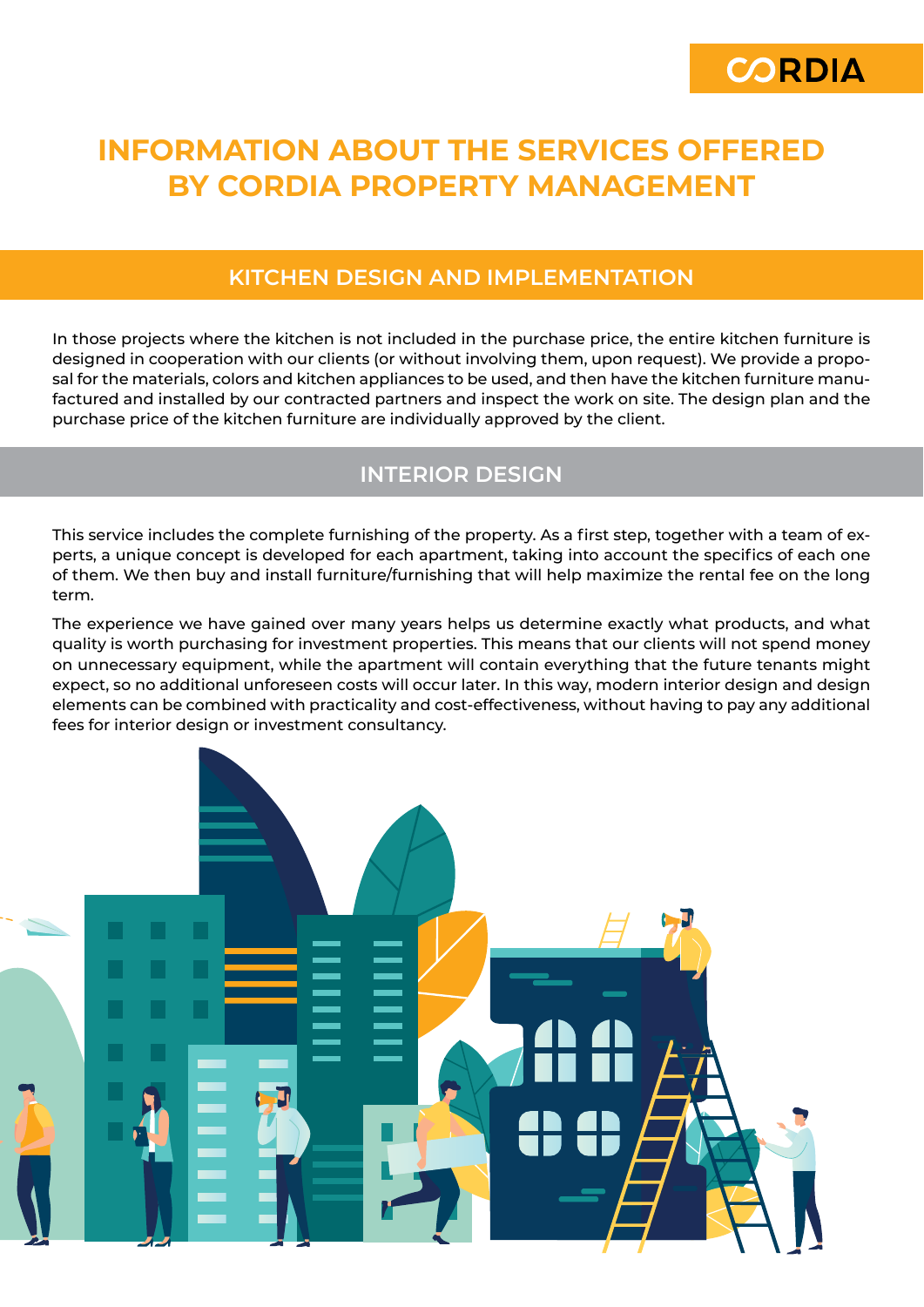**From 1 January 2022, the interior design fee for studio apartments is from HUF 2,200,000 (including VAT), for one bedroom + living room apartments from HUF 2,750,000, for two bedrooms + living room apartments from HUF 3,300,000, and for three bedrooms + living room apartments from HUF 3,900,000. The final quote is provided upon the layout and any extra options requested.**

This amount includes the price of all bigger pieces of furnishing, such as: bed, nightstand, wardrobe, sofa, living room wall, dining table and chairs, and of all complementary products, such as: curtains, carpets, kitchenware, dishes, bedding and covers, bathroom products, lamps, pictures and decorations. In addition, it also includes the price of transportation, loading, electrical installation, assembly, packaging material transport, cleaning and the Cordia Property Management fee. Please note that the purchase price of the kitchen furniture and kitchen appliances is not included in the above amount, but we will be happy to help you with the design and installation of kitchen furniture and the purchase of kitchen appliances **(see kitchen design and implementation).**

If you need any additional items (e.g. air conditioning, built-in furniture, other electrical equipment, outdoor furniture, etc.), or would like some help for matching the kitchen with the furniture, we would be happy to help you with this, too. The price of the furniture package is to be paid in a single payment before starting the work, latest before the technical handover of the property. The interior design works will begin upon the conclusion of the contract, the payment of the service fee and the handover of the keys.



#### **RENTAL**

This service includes the presentation of the apartment to potential tenants, communication to the owner about offers received, the collection of the deposit, the preparation of the lease agreement and all other necessary documents, the managing of the conclusion of the contract, the last step of which will be that the tenant hands over the deposit and the fees of the first month to the owner. For apartments where we perform the property management, the contract is concluded without the involvement of the owner. Service fee: one month's rent+VAT. The average rental fee for the apartments on the **Corvin Promenade**  furnished by us is as follows:

| <b>Studio apartments</b>                   | From HUF 160,000 + bills |
|--------------------------------------------|--------------------------|
| One bedroom + living room<br>apartments    | From HUF 255,000 + bills |
| Two 2 bedrooms + living<br>room apartments | From HUF 315,000 + bills |

*(The prices above apply to Corvin Promenade as of 01.10.2021)*

The presentation of the apartments furnished by us already starts during the interior design process, so in most cases, by the time the apartment is completed, the lease agreement is already signed. The fee of the above service: one month's rent+VAT.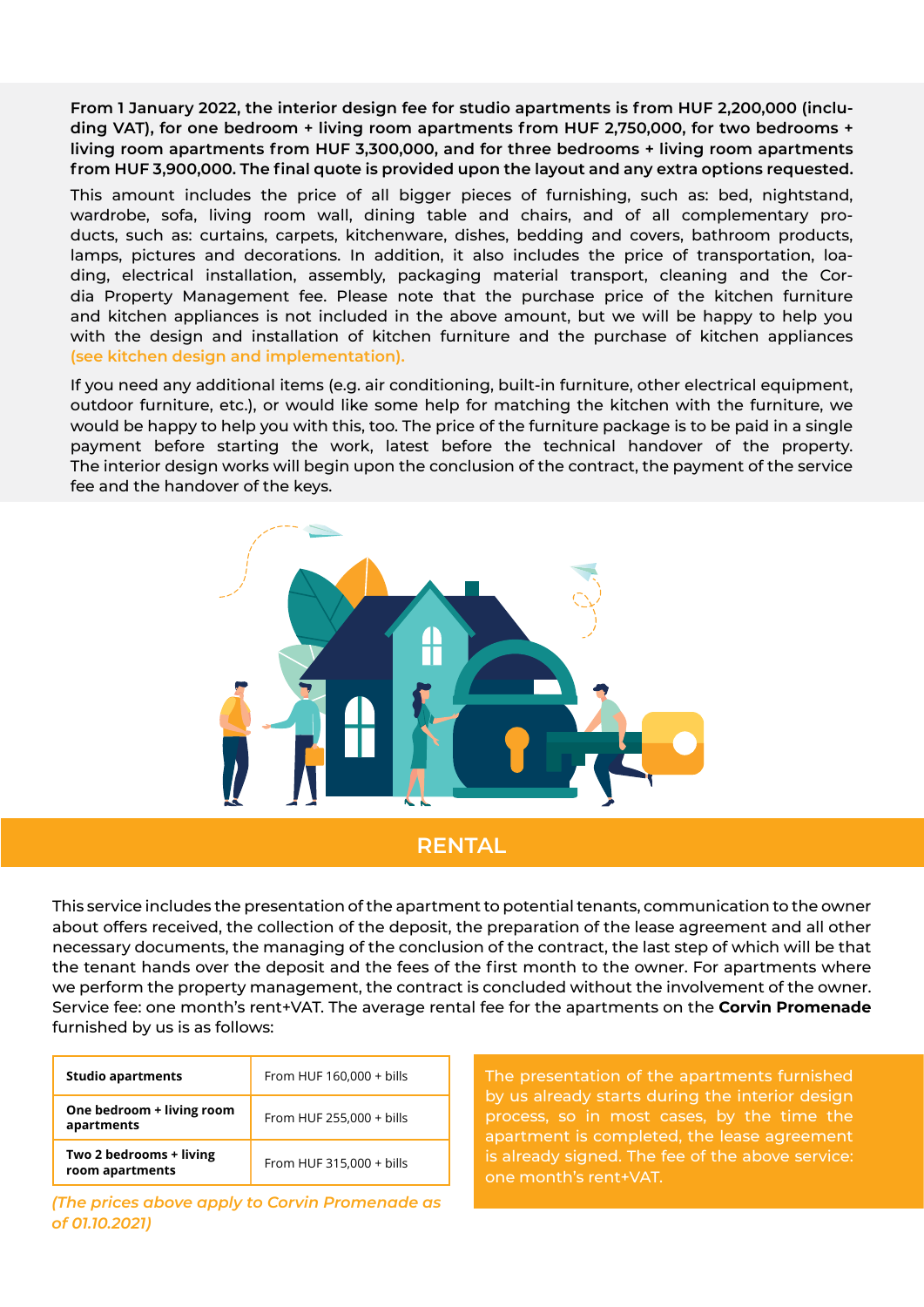## **IMPLEMENTATION OF STRUCTURALLY COMPLETE APARTMENTS**

Through our contracted partners, we undertake the **complete construction** of structurally complete, ready-to-own apartments (flooring and tiling, mechanical and electrical works, plasters, painting, etc.) as well as the development of high-quality individual interior decoration solutions and comprehensive interior design works for apartments, with short deadlines (subject to capacities). In each case, visual designs and budgets are approved individually.

## **TECHNICAL HANDOVER AND APARTMENT HANDOVER**

The service includes a preliminary technical inspection, the technical handover either in the presence or in the absence of the owner, the preparation of a defect list, all paperwork, later the verification of whether the logged errors have been corrected, the apartment handover after the purchase price payment, and the delivery of keys/tokens. The service fee (including VAT) is HUF 150,000 or EUR 430, which is to be paid as a lump sum prior to the technical examination.

**This service is only available upon the purchase of the complete package (all other services).**



#### **ACCEPTANCE OF CUSTOMER TECHNICAL MODIFICATION WITH INTERIOR DESIGN CONSULTANCY**

Within the framework of this service, our interior design and interior decoration experts provide a precise proposal for the stylish design of the apartment according to your needs, and will take over tasks from the client, including the selection of flooring and tiles, interior doors, bathroom sanitary equipment, etc. They also help in choosing the accessories (e.g. air conditioning, alarm, blinds, bidets, shower trays, decorative tiles). The fee of this service is HUF 150,000 or EUR 430, including VAT. **(The prices above apply to Corvin Promenade as of 01.10.2021)**

#### **PROPERTY MANAGEMENT**

After signing the lease agreement, this service starts with the tenant moving in, recording the meter readings and the inventory, later includes arranging the payment of the rent and utility fees, dealing with warranty and non-warranty issues within the entire rental period, the payback of the deposit to the tenant when moving out, and the assessment of the condition of the apartment **several times a year**. This includes, but is not limited to, the change of title of the electricity meter and the representation at the general meetings of the apartment owners. The service fee is 12%+VAT of the annual rental income.